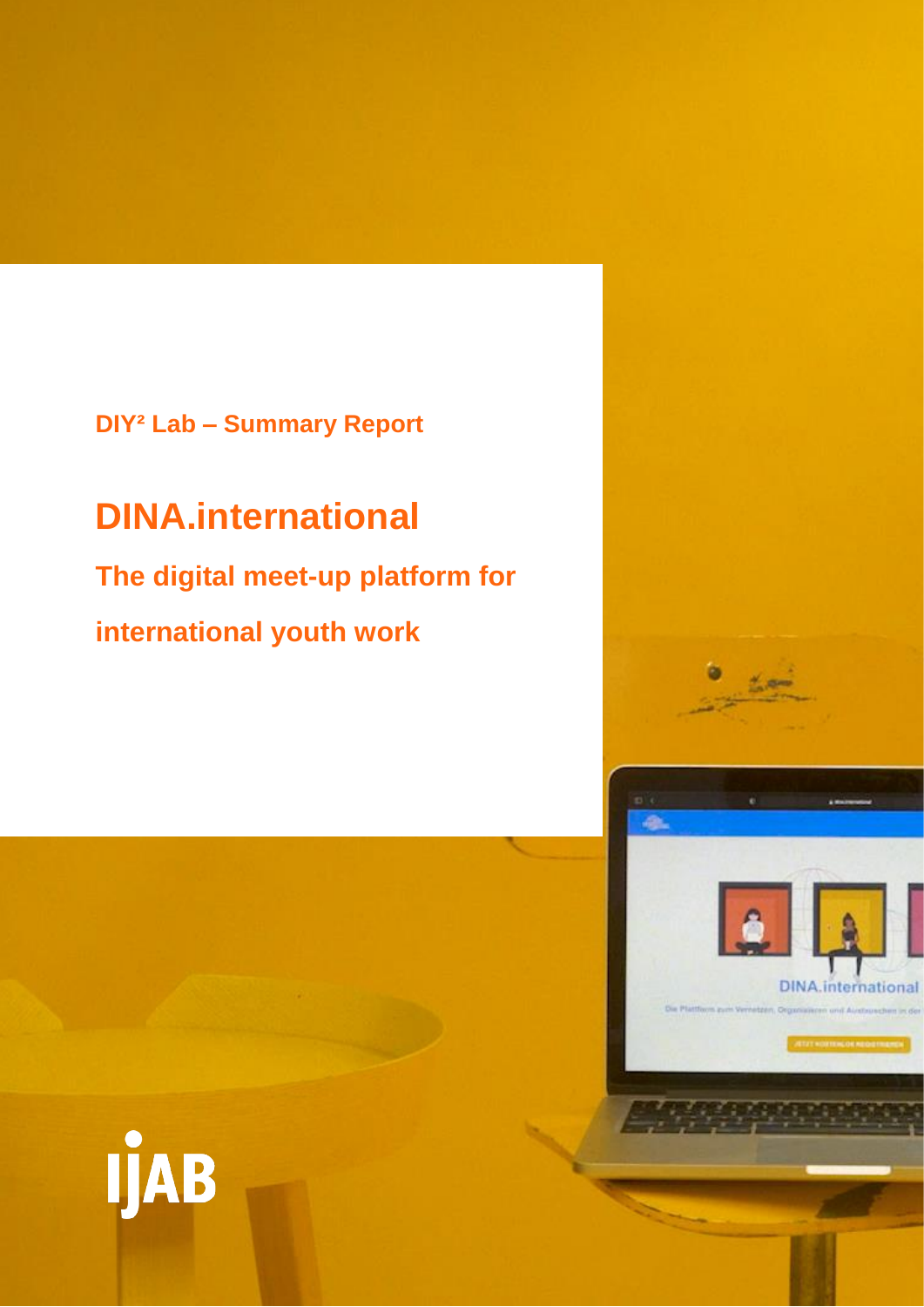In March 2021, IJAB launched its new project DIY<sup>2</sup> Lab: Do-it-Yourself in Digital International Youth Work for experts, project managers and team leaders who want to explore the possibilities afforded by digital International Youth Work. The DIY² Labs are an opportunity for experts and team leaders to try out digital tools and methods and discuss practical as well as more fundamental issues associated with digital International Youth Work in the group. The events are all held on [Zoom.](https://zoom.us/de-de/meetings.html)

How to create the atmosphere of a youth exchange in virtual space? DINA.international combines tools you may need for a successful collaboration – in one place, without limitations and free of charge! In the first international DIY<sup>2</sup> Lab on January 20th, 2022 (2-3:30 p.m. CET) 30 participants from 7 different countries explored the digital meet-up platform for International Youth Work: **DINA.international**. DINA.international is a non-commercial online platform offering in one space organisational and communication tools, specially developed for International Youth Work, therefore DINA stands for Digital International Networking Activities. DINA.international is a cooperationproject implemented by the Specialist and Funding agencies of International Youth Exchange.

The digital meeting and conference centre gives project leaders the opportunity to:

- **•** prepare projects and discuss them afterwards using video calls
- conduct whole exchange projects online
- involve interpreters
- use a range of collaboration tools such as: file storage, chat, to-do-lists and calendars
- use the platform to present projects and tell others about them
- network with other members and projects

DINA.international is provided by the cooperativ[e Wechange eG,](https://wechange.de/cms/cooperative/?lang=en) therefore it uses a German climate-neutral server. Furthermore it is data-protection compliant, advertising-free and designed according to current EU security standards. More information about the functions of DINA.international can be found [here.](https://dina.international/cms/funktionen/?lang=en)

Right now the platform is available in the languages: English, German, French, Hebrew, Czech, Polish and Russian.

Check-out the DINA-clip [here.](https://www.youtube.com/watch?v=LAzjzeJ6eAg)

Benjamin Holm and Benjamin Vergien from the [Foundation of German-Russian Youth Exchange,](https://www.stiftung-drja.de/) coordinating the platform, accompanied the participants of the DIY² Lab through their journey on DINA.international.

### **DIY² Lab**

From January 2022, further DIY² Labs will take place monthly, one month in English, the next in German.

17 February 2022 (German) 10 March 2022 (English) 7 April 2022 (German)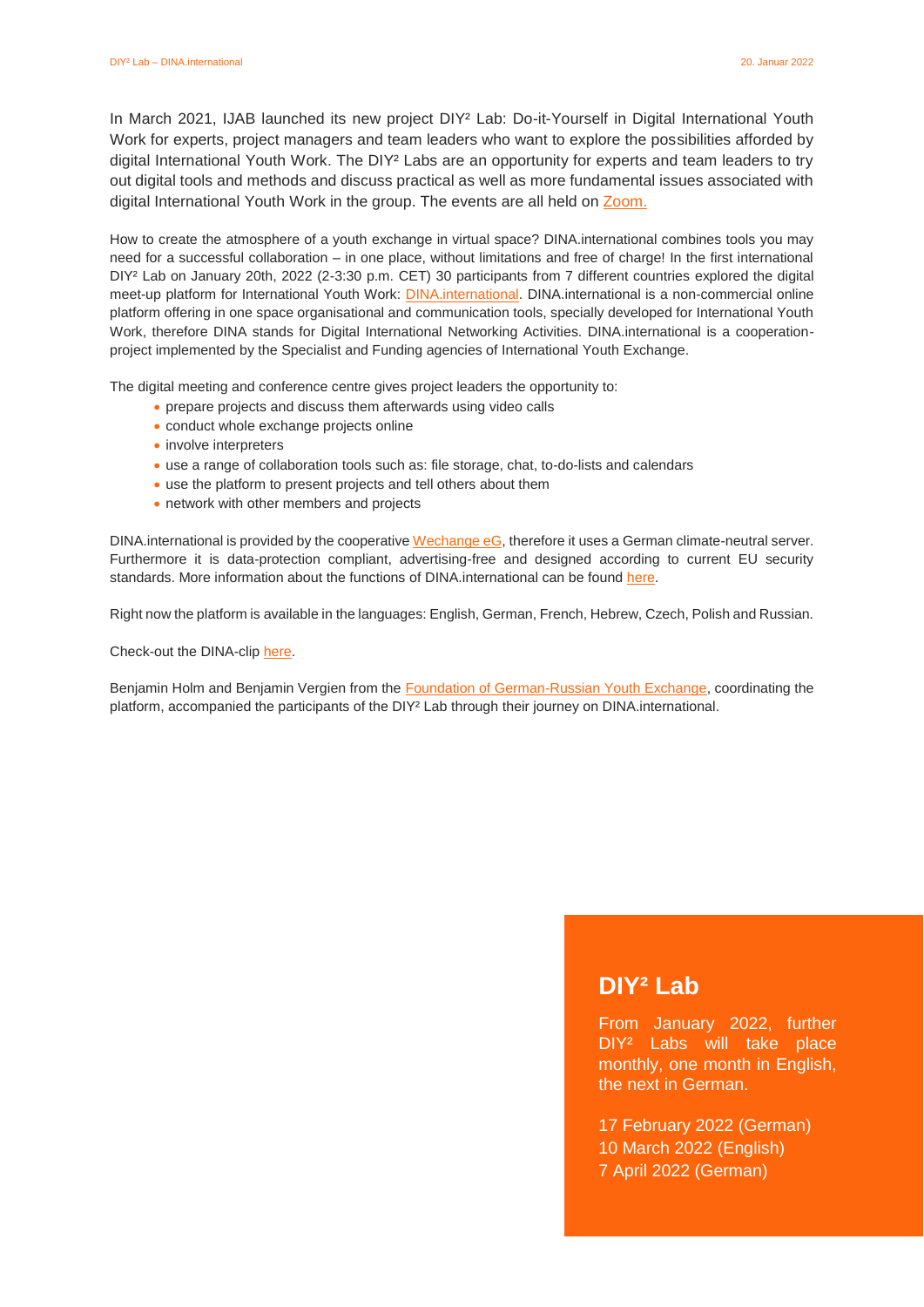#### **Preparation**

In preparation to the event the participants were asked to register on **DINA**.international in advance. It is recommended to access DINA.international via Mozilla Firefox, Google Chrome or Edge.

## **Program**

#### **Check-in activity: new year wishes**

The participants were welcomed in Zoom. After a small introduction to the DIY² Lab the Whiteboard of Zoom was shared and the participants were asked to answer the following question:

**"Until when do you wish someone you meet for the first time in the year a** *Happy New Year***?"**

The answers ranged from the 15<sup>th</sup> of January to Easter until the end of the year.

#### **Short presentation in Zoom: What is DINA.international all about?**

While Benjamin Holm was explaining the functions on DINA.International his colleague, Benjamin Vergien, was sharing his screen on Zoom, in order to show how he creates a conference on DINA, which he chose to call *DIY²*  Lab Playground. It's really easy to create your own content on DINA.international. You can click on the plus icon in the menu and select one of the options shown above. At the DIY<sup>2</sup> Lab we created a conference.



**Screenshot: IJAB**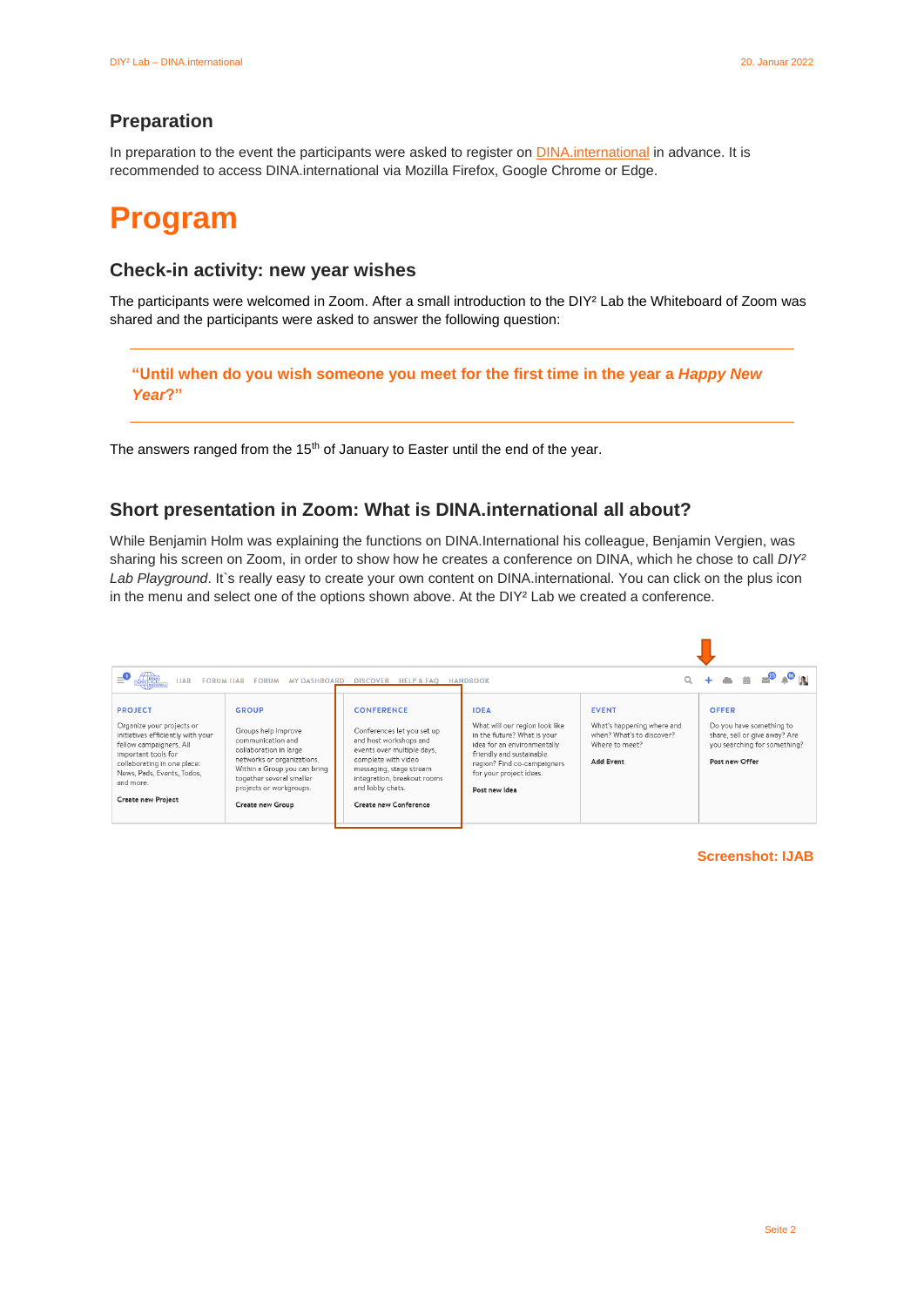|   | <b>Conference Menu</b>                                           | DIY <sup>2</sup> Lab Playground » Edit Conference                                                                                                                                                                                      |  |  |  |  |  |
|---|------------------------------------------------------------------|----------------------------------------------------------------------------------------------------------------------------------------------------------------------------------------------------------------------------------------|--|--|--|--|--|
|   | Settings                                                         | Edit Conference                                                                                                                                                                                                                        |  |  |  |  |  |
| 繭 | Conference Room Management<br><b>Conference Event Management</b> | Conference name<br><b>DE Add/Edit translations</b><br>DIY <sup>2</sup> Lab Playground                                                                                                                                                  |  |  |  |  |  |
|   | <b>Members</b>                                                   | Conference start and end date and time<br>The start date and time are used for reminder notification emails (if set up). Can span multiple days.                                                                                       |  |  |  |  |  |
|   | <b>Emails to conference participants</b>                         | From # 01/20/2022<br>Until all last Thursday<br>14:00<br>23:59                                                                                                                                                                         |  |  |  |  |  |
| × | <b>Deactivate Conference</b>                                     | Application method (optional)                                                                                                                                                                                                          |  |  |  |  |  |
| G | Leave                                                            | Users may join by submitting a membership request that can be accepted or declined by any of the conference's organizers.                                                                                                              |  |  |  |  |  |
|   | Help about the microsite                                         | Regular membership requests<br>$\checkmark$                                                                                                                                                                                            |  |  |  |  |  |
|   |                                                                  | In which projects' or groups' calendars should the conference be shown? (optional)                                                                                                                                                     |  |  |  |  |  |
|   |                                                                  | <b>Select Projects/Groups</b>                                                                                                                                                                                                          |  |  |  |  |  |
|   |                                                                  | <b>Description and Infos</b><br>Describe the conference in a few sentences. This is a public description that can be seen by anyone and will be shown on the microsite.<br>View the microsite now L<br><b>BB</b> Add/Edit translations |  |  |  |  |  |
|   |                                                                  |                                                                                                                                                                                                                                        |  |  |  |  |  |
|   |                                                                  |                                                                                                                                                                                                                                        |  |  |  |  |  |
|   |                                                                  | $I \oplus H$ $\Box$ %<br>1日 日<br>B<br>$\circ$<br>$\vert x \vert$                                                                                                                                                                       |  |  |  |  |  |
|   |                                                                  |                                                                                                                                                                                                                                        |  |  |  |  |  |
|   |                                                                  |                                                                                                                                                                                                                                        |  |  |  |  |  |

#### **Screenshot: Benjamin Vergien**

The settings of a conference can be changed by using the Manage Conference Button. During the presentation some basic settings were touched. Conferences can have different modes of accepting applications. The default option *Regular membership requests*, means that a group admin needs to approve requests to join the conference. There is also an option where participants need to fill out an application form, that can be reviewed before accepting or declining it. Also, a group can be set to be open for everyone who is registered on DINA.international.

| Application method (optional)                                                                                             |             |  |  |  |
|---------------------------------------------------------------------------------------------------------------------------|-------------|--|--|--|
| Users may join by submitting a membership request that can be accepted or declined by any of the conference's organizers. |             |  |  |  |
| Regular membership requests                                                                                               | $\check{ }$ |  |  |  |
| Regular membership requests                                                                                               |             |  |  |  |
| Require participation applications for this conference                                                                    |             |  |  |  |
| Everyone may join                                                                                                         |             |  |  |  |
| <b>Select Projects/Groups</b>                                                                                             |             |  |  |  |

**Screenshot: Benjamin Vergien**

The appearance of the conference can be modified, using hex code colors. [Colorpickers for hex colors](https://www.color-hex.com/) can easily be found online. To adjust the color the hex-code needs to be copied into DINA.



**Screenshot: Benjamin Vergien**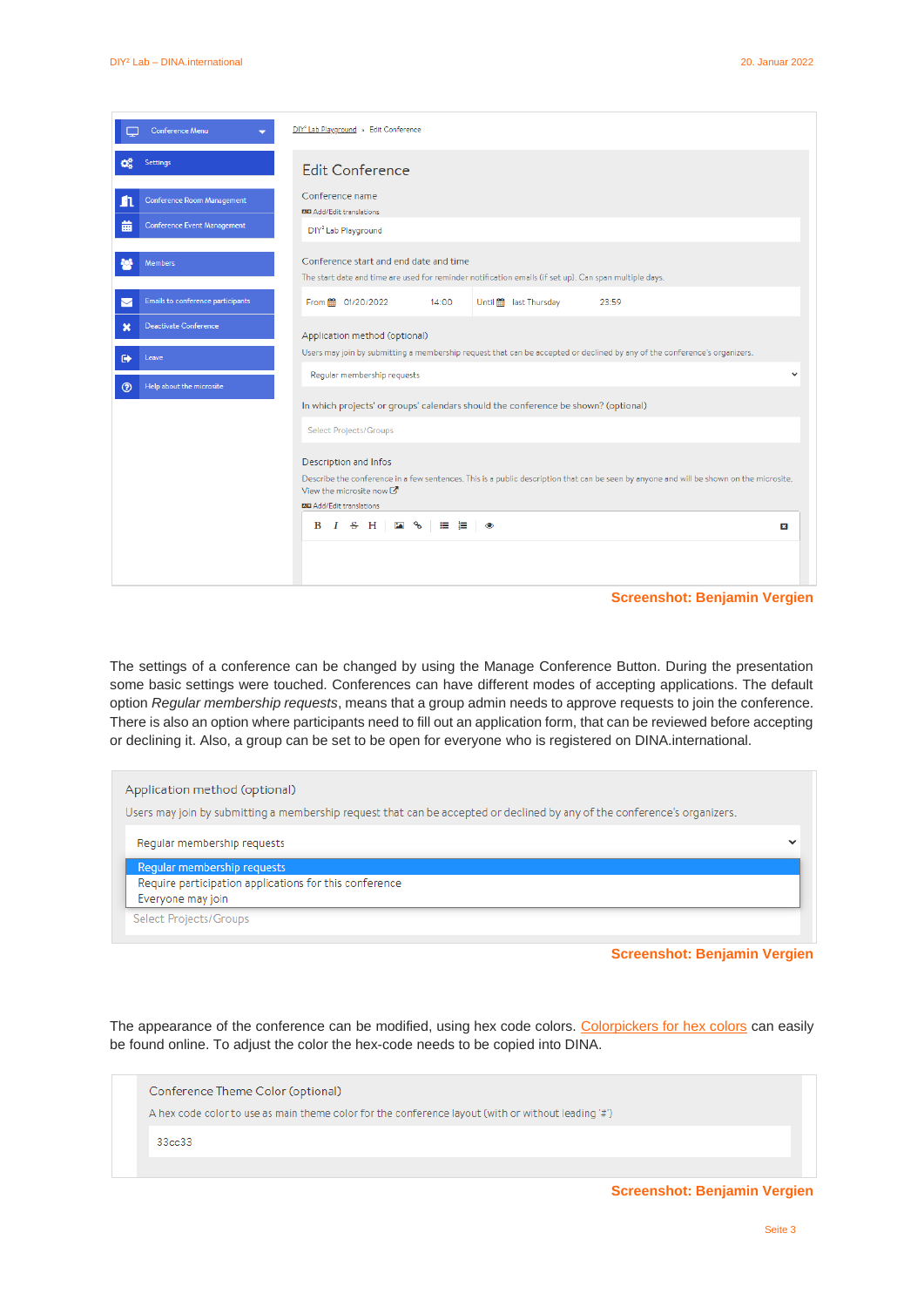Benjamin also showed how to set up different rooms for a conference. DINA.international offers a variety of rooms, that allow different features. For example, *lobby* rooms show a timetable of upcoming events, while *workshop* and *coffee table* rooms feature a BigBlueButton integration for video conferences. *Participant* rooms, show a list of participants. The room names can be customized. The participant room in this case was labeled *Network*.

|             | DIY <sup>2</sup> Lab Playground » Conference Room Management<br><b>Conference Menu</b> |                                                                                                                                                                                                                                                                             |                    |                       |  |  |  |
|-------------|----------------------------------------------------------------------------------------|-----------------------------------------------------------------------------------------------------------------------------------------------------------------------------------------------------------------------------------------------------------------------------|--------------------|-----------------------|--|--|--|
| ත්          | <b>Settings</b>                                                                        | ۰                                                                                                                                                                                                                                                                           | <b>Create Room</b> |                       |  |  |  |
|             | Conference Room Management                                                             | Conference Room Management                                                                                                                                                                                                                                                  |                    |                       |  |  |  |
| 蘦           | Conference Event Management                                                            | Your conference is still in trial mode. You have access to all features, but can only use them with a few people without restrictions. To ensure<br>full performance for your conference with multiple users, book sufficient capacities here for free: Conference Bookings |                    |                       |  |  |  |
|             | <b>Members</b>                                                                         | There are several types of conference rooms, each with their own different interface and functionality. By creating different rooms and<br>putting them in the order you like, you can customise the look and feel of your conference.                                      |                    |                       |  |  |  |
|             | Emails to conference participants                                                      | You can directly create conference events for rooms from here by using the controls for each room's dropdown menu.                                                                                                                                                          |                    |                       |  |  |  |
| $\mathbf x$ | <b>Deactivate Conference</b>                                                           | 2: Lobby                                                                                                                                                                                                                                                                    | <b>So to Room</b>  | $\tilde{\phantom{a}}$ |  |  |  |
|             | Leave                                                                                  | 2: Workshops                                                                                                                                                                                                                                                                | <b>Go to Room</b>  | ີ                     |  |  |  |
|             |                                                                                        | 30: Coffee Moskau                                                                                                                                                                                                                                                           | <b>So to Room</b>  |                       |  |  |  |
|             |                                                                                        | 40: Network                                                                                                                                                                                                                                                                 | <b>So to Room</b>  |                       |  |  |  |
|             |                                                                                        |                                                                                                                                                                                                                                                                             |                    |                       |  |  |  |

**Screenshot: Benjamin Vergien**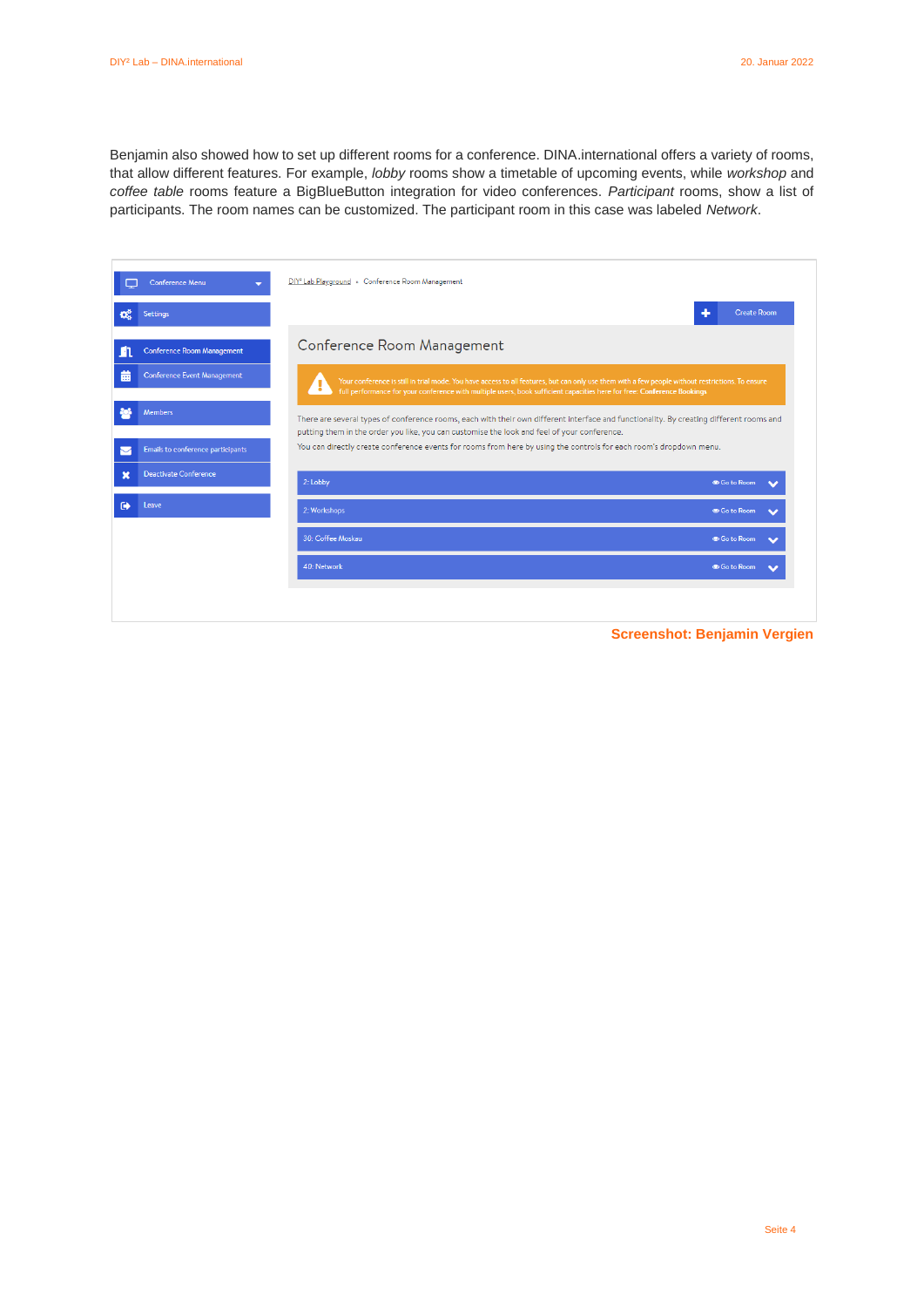| DIY <sup>2</sup> Lab Playground » Conference Room Management » Create Room                 |                                     |   |
|--------------------------------------------------------------------------------------------|-------------------------------------|---|
| Room type                                                                                  |                                     |   |
| Lobby                                                                                      |                                     | v |
| Lobby                                                                                      |                                     |   |
| Stage<br>Workshops<br><b>Discussions</b>                                                   |                                     |   |
| Coffee Tables<br>Results<br>Participants                                                   |                                     |   |
| Title                                                                                      |                                     |   |
| Sort index                                                                                 |                                     |   |
| Number by which rooms are sorted in ascending order in the conference room navigation list |                                     |   |
| 1                                                                                          |                                     |   |
| Description (optional)                                                                     |                                     |   |
| A short description or topic for your room. Will be shown on top of the room page.         |                                     |   |
| <b>DE Add/Edit translations</b>                                                            |                                     |   |
| B $I \oplus H$ <b>E</b> $\circledast$ <b>E</b> $\mathsf{E}$ $\circledast$                  | $\overline{\mathbf{x}}$             |   |
| A short description or topic for your room. Will be shown on top of the room page.         |                                     |   |
|                                                                                            | <b>Screenshot: Benjamin Vergien</b> |   |

In order to function properly rooms also need events assigned to them. This can be done by navigating to the room and clicking + *Create Event*.

| DIY <sup>2</sup> Lab Playground | Your conference is still in trial mode. You have access to all features, but can only use them with a few people without restrictions. To ensure<br>Δ<br>full performance for your conference with multiple users, book sufficient capacities here for free: | Conference<br><b>Bookings</b> |
|---------------------------------|--------------------------------------------------------------------------------------------------------------------------------------------------------------------------------------------------------------------------------------------------------------|-------------------------------|
| 谷 Lobby                         | <b>AGENDA</b>                                                                                                                                                                                                                                                |                               |
| <b>J</b> Workshops              | 20.01.                                                                                                                                                                                                                                                       |                               |
| Coffee Moskau                   | 14:20-16:00                                                                                                                                                                                                                                                  |                               |
| <b>223 Network</b><br>27        | Learn DINA                                                                                                                                                                                                                                                   |                               |
| <b>C</b> Manage conference      |                                                                                                                                                                                                                                                              |                               |
| Manage rooms                    | + CREATE EVENT<br>EDIT ROOM<br><b>m</b> DELETE ROOM                                                                                                                                                                                                          |                               |
| Manage events                   |                                                                                                                                                                                                                                                              |                               |
| 26 Membership                   |                                                                                                                                                                                                                                                              |                               |
|                                 | <b>Screenshot: Benjamin Vergien</b>                                                                                                                                                                                                                          |                               |

The settings which can be changed depend on the room. A room can host more than one event. Most events can have a title, description and a date.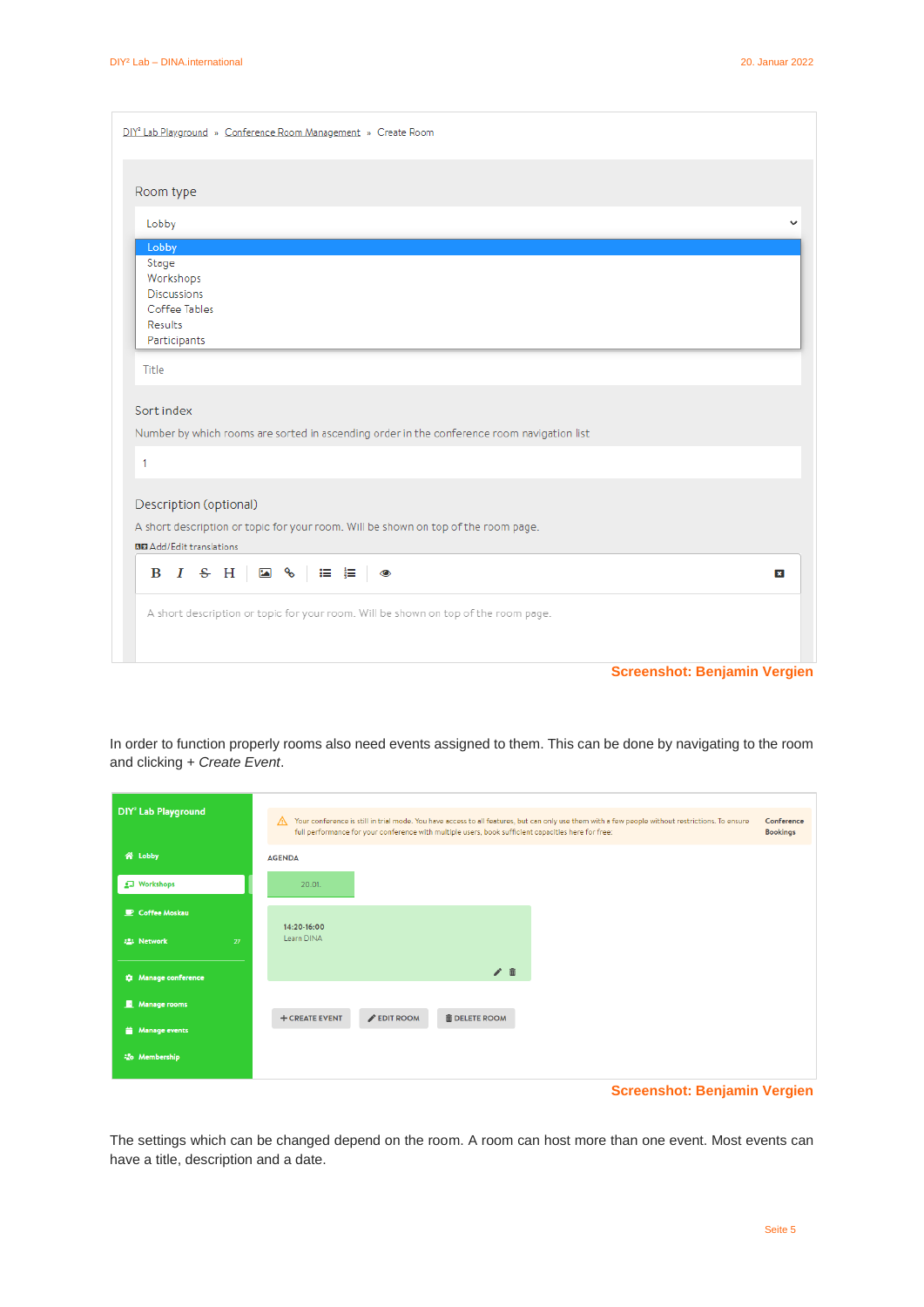This is the *lobby* of the conference named *DIY² Lab Playground*. On the left side participants can choose to enter the workshop *Learn DINA* or the coffee-area with the name *Coffee Moskow*, to have a break. Under *Network* one can find all participants of this conference and contact them. The chat in DINA.international is provided by [rocket.chat.](https://de.rocket.chat/) With a click on the green marked workshop called *Learn DINA* participants are redirected to the session.

| DIY <sup>2</sup> Lab    | <b>AGENDA</b>                         | > CHATS |                                                   |
|-------------------------|---------------------------------------|---------|---------------------------------------------------|
| Playground              | Welcome to everyone                   |         |                                                   |
| 谷 Lobby                 | 20.01.                                |         |                                                   |
| <b>Norkshops</b>        | 14:20-16:00                           |         | procket.chat                                      |
| Coffee Moskau           | <b>WORKSHOPS</b><br><b>Learn DINA</b> | ö       |                                                   |
| <b>25 Network</b><br>27 |                                       |         | <b>Chat beitreten</b>                             |
| <b>28 Membership</b>    |                                       |         |                                                   |
|                         |                                       |         | Powered by Open Source Chat Platform Rocket.Chat. |

**Screenshot: IJAB**

DINA.international uses automatically the video conference tool Bigbluebutton. Members of DINA.international can also embed other video conference tools into DINA.international, like Zoom for example.

When entering the conference the participants, who wish to participate actively, should choose the button on the left with the microphone icon. They need to permit the usage of their microphone. One can also join via mobile phone or join as a listener.



**Screenshot: Benjamin Vergien**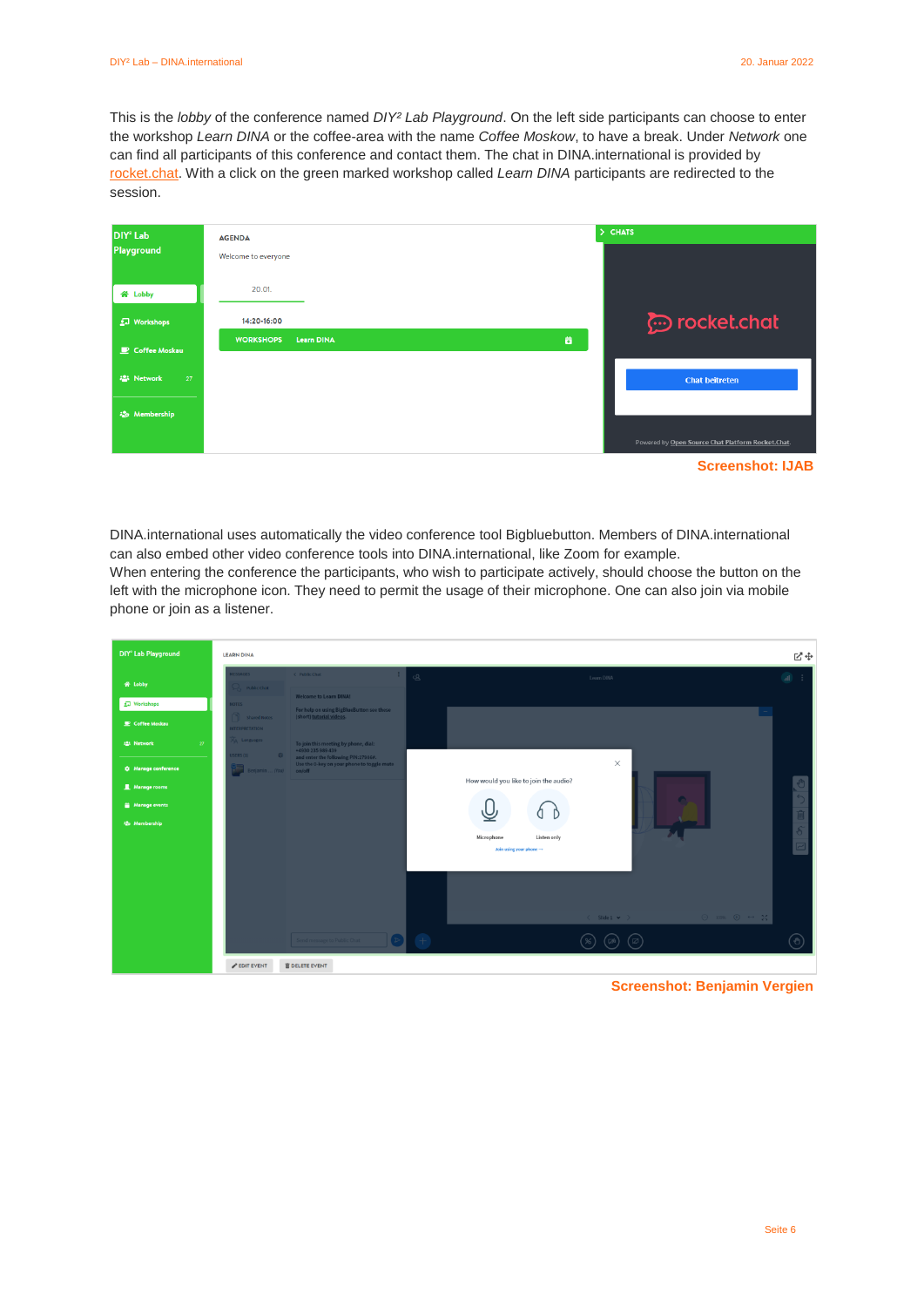Afterwards an echo test appears, so they can check if their microphone, headset or speakers work properly.



**Screenshot: Benjamin Vergien**

On the right side is a permanent presentation. If there is no presentation, you can minimize the presentation window with the minus icon on the upper right side.

| <b>LEARN DINA</b>                                                                                                                                                                          |                                                                                                                                                                                                                                                                    |   |                                                                                                                                                                                                                            | 乙辛                                                                                   |
|--------------------------------------------------------------------------------------------------------------------------------------------------------------------------------------------|--------------------------------------------------------------------------------------------------------------------------------------------------------------------------------------------------------------------------------------------------------------------|---|----------------------------------------------------------------------------------------------------------------------------------------------------------------------------------------------------------------------------|--------------------------------------------------------------------------------------|
| <b>MESSAGES</b>                                                                                                                                                                            | < Public Chat<br>÷                                                                                                                                                                                                                                                 | ଔ | Learn DINA                                                                                                                                                                                                                 | all.                                                                                 |
| $\mathbb{Q}$ Public Chat<br><b>NOTES</b><br>n<br><b>Shared Notes</b><br><b>INTERPRETATION</b><br>$\overrightarrow{X}_{\!\!\bar{A}}$ . Languages<br>USERS (1)<br>₩<br>27<br>Benjamin  (You) | <b>Welcome to Learn DINA!</b><br>For help on using BigBlueButton see these<br>(short) tutorial videos.<br>To join this meeting by phone, dial:<br>+4930 235 989 439<br>and enter the following PIN:27986#.<br>Use the 0-key on your phone to toggle mute<br>on/off |   | $\label{eq:4} \begin{array}{lllllllllllll} \hspace{0.25cm} \bigoplus & 100\% & \bigoplus & \longleftrightarrow & \begin{array}{c} \bullet \bullet \end{array} & \bullet \end{array}$<br>$\langle$ Slide 1 $\sim$ $\rangle$ | $\sqrt{\frac{1}{2}}$<br>$\leftarrow$<br>Ū<br>$\sqrt{\mathfrak{h}}$<br>$\boxed{\sim}$ |
|                                                                                                                                                                                            | $\triangleright$<br>Send message to Public Chat                                                                                                                                                                                                                    |   | ี &<br>ั (⊠<br>ี่ เ⊿ี                                                                                                                                                                                                      | $\Theta$                                                                             |

**Screenshot: Benjamin Vergien**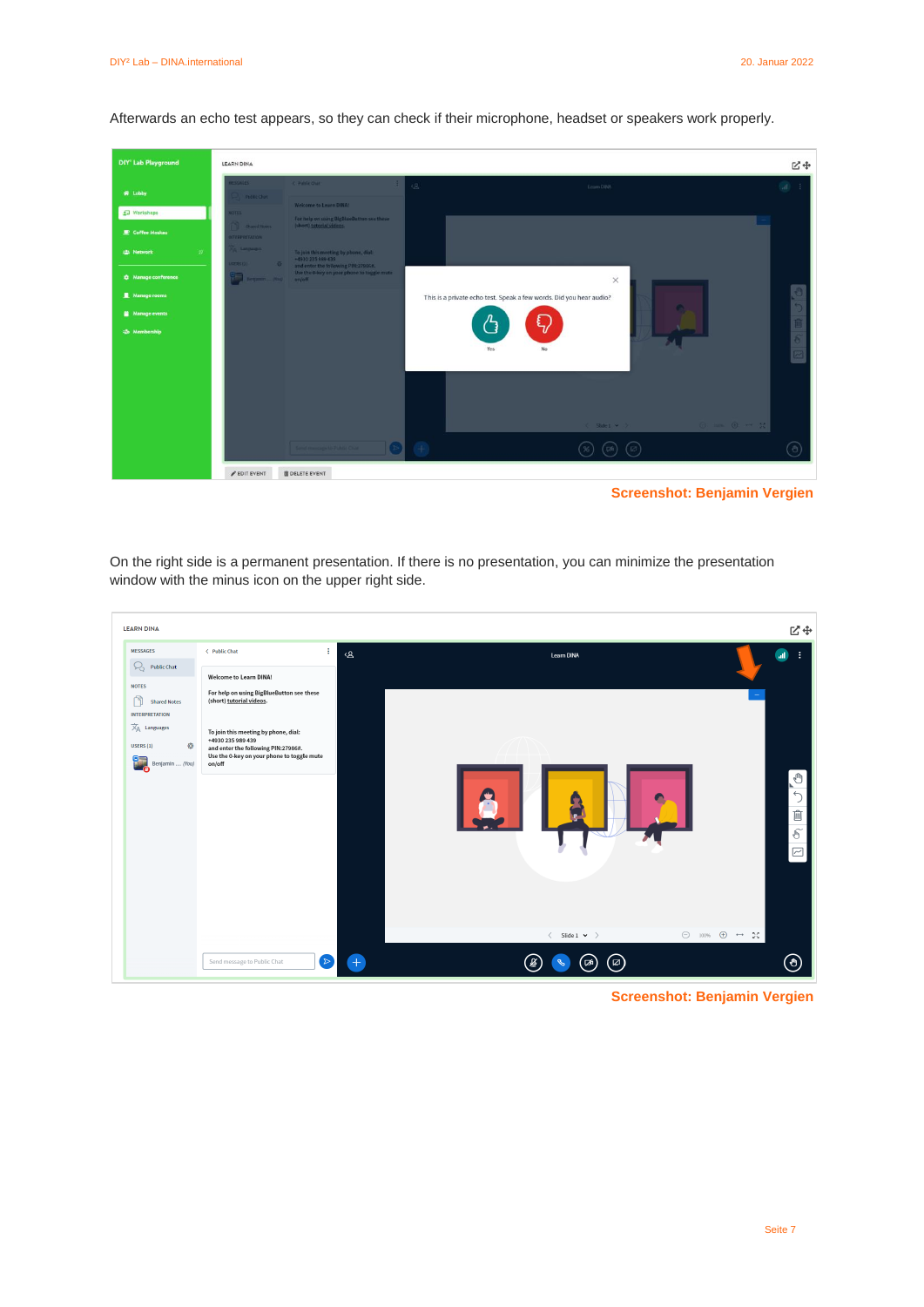#### **Exploring DINA.international**

#### **Switch to DINA.international**

After the short introduction the participants were invited to leave Zoom and log in on DINA.international, where they joined the group for the DIY² Lab and the new conference created in the short introduction.

| -2<br>$\frac{1}{\sqrt{1+\frac{1}{2}}}\frac{\sin \theta}{\sin \theta}$ | Stiftung<br>Deutsch-Russischer<br>Jugendaustausch |                                             |                                       | FORUM DRJA FORUM MY DASHBOARD DISCOVER HELP & FAQ HANDBOOK  |
|-----------------------------------------------------------------------|---------------------------------------------------|---------------------------------------------|---------------------------------------|-------------------------------------------------------------|
|                                                                       |                                                   | <b>Group Menu</b><br>da.                    |                                       | DiYLAB DINA.international » Microsite                       |
|                                                                       |                                                   |                                             |                                       |                                                             |
|                                                                       |                                                   |                                             |                                       |                                                             |
|                                                                       |                                                   |                                             |                                       | <b>DIYLAB DINA.international</b>                            |
|                                                                       |                                                   | <u>r+</u>                                   | Group                                 |                                                             |
|                                                                       |                                                   |                                             |                                       | <b>MEMBERS</b><br>4                                         |
|                                                                       |                                                   | <b>About the Group</b>                      |                                       |                                                             |
|                                                                       |                                                   | There is no description for this group yet. |                                       |                                                             |
|                                                                       |                                                   | <b>Portal Partner</b><br>Stiftung           | Deutsch-Russischer<br>Jugendaustausch | Stiftung DRJA /deutsch-russisch германо-русский (Z website) |
|                                                                       |                                                   |                                             |                                       | <b>Screenshot: Benjamin Vergien</b>                         |

**Check-in activity on DINA.international** 

After switching successfully to the conference on DINA.international the participants were welcomed with a little check-in activity in order to use the functions. The Foundation of German-Russian Youth-Exchange used the so called *Culture Cards* in English.

Why does she need a cup, when she visits her parents? And why doesn't he trust technology anymore? The participants had to guess the story behind the pictures and how they are related to youth exchange, travelling and different cultures. The facilitator only answers with *Yes* or *No.*

There are 26 Culture Cards created by the Foundation of German-Russian Youth Exchange in Russian and German language. For the international DIY² Lab Benjamin Vergien chose two cards and translated them into English.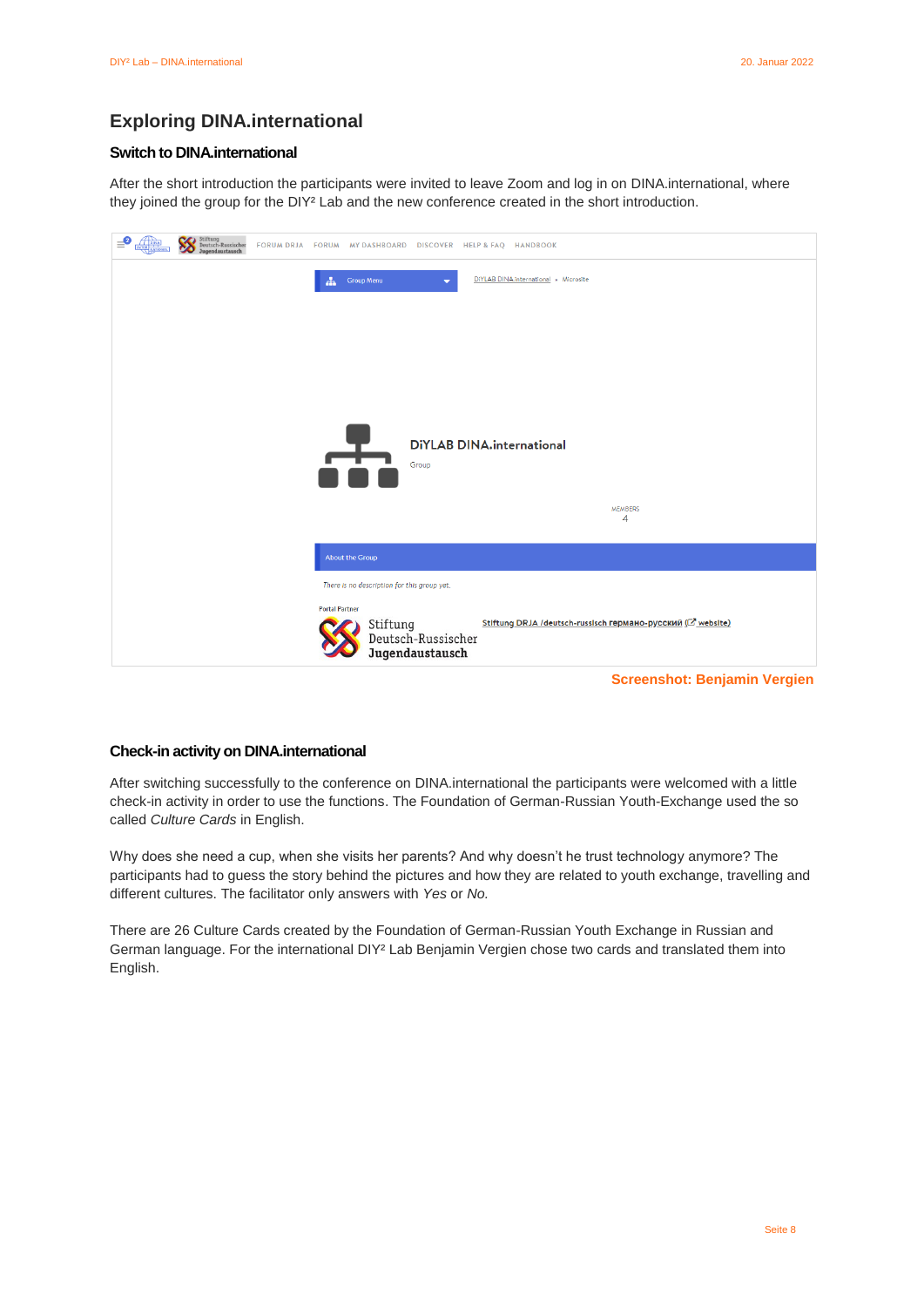

```
 Source: Foundation of German-Russian Youth-Exchange
```
#### **Creating an own conference on DINA.international**

After a further introduction into the different functions of DINA.international the participants were sent into breakout-sessions in pairs of two in order to co-create a conference. After creating the conference, they could choose to invite other members of the DIY² Lab to participate.

This is an example for a conference created successfully by one tandem at the DIY² Lab opening a new idea for universal youth exchange.



**Screenshot: Benjamin Vergien**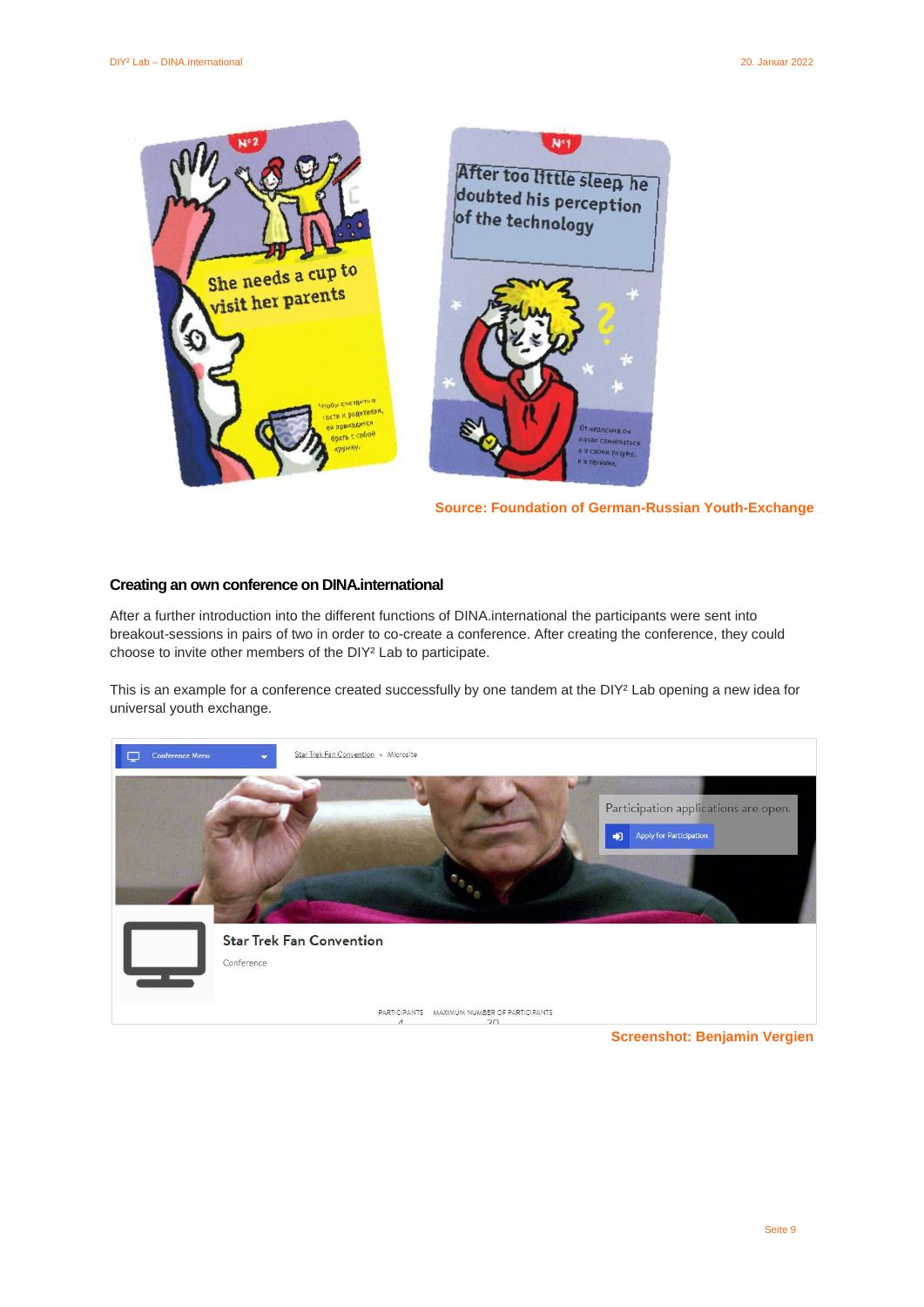#### **Discussion, feedback, Q&A**

The participants returned to the main room and were invited to share their experiences and questions. Here are some of the points mentioned:

- There was a discussion about the video conference tool Bigbluebutton in comparison to Zoom. For example, for some participants it is unusual that they cannot see thumbnails of participants who have turned off their camera in Bigbluebutton. People without camera are less "visible" or less "present" in comparison to Zoom. This way it is more likely to happen that they are not getting involved in group discussions or other methods. In Zoom you can see a thumbnail with the name of the participants or their profile picture if the camera is turned off. In Bigbluebutton the participants list serves as "audience area" whereas the pictures in the centre are the "stage", which you can join or leave. Bigbluebutton also plans to add profile pictures.
- It was recommended not to copy Zoom but to create an event, that goes well with Bigbluebutton and its specific characteristics.
- A participant mentioned that he tried DINA.international before the DIY² Lab for a project of a longer period. For a project like this the platform and the functions offered by DINA.international are great, but if you only want to hold a short conference it is very complicated to get to know all the functions.
- The Foundation of German-Russian Youth-Exchange can provide a list of coaches, who know DINA.international well and can assist in different formats on DINA.
- Participants also talked about another tool for a more interactive meeting-up called [https://workadventu.re/.](https://workadventu.re/)

## **Digital Tools**

Zoom (videoconference tool)[: https://zoom.us](https://zoom.us/)

DINA.international (digital platform):<https://dina.international/>

Edkimo (evaluation tool): [https://edkimo.com](https://edkimo.com/)